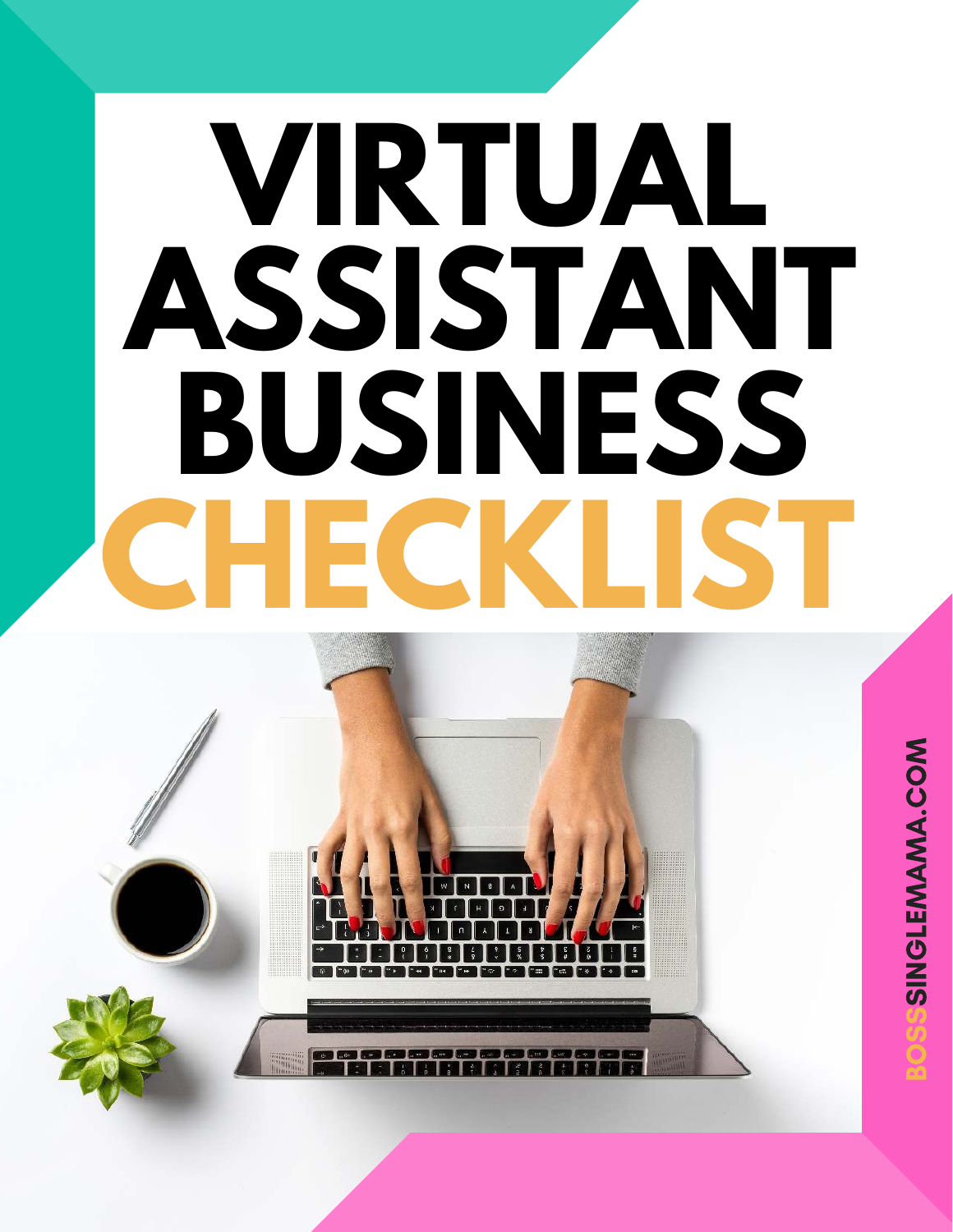### READY TO START YOUR VA BIZ AND MAKE MONEY?

Hey there!

I'm so glad you downloaded the **Start a Virtual Assistant Business** Checklist!

Becoming a virtual assistant is a great way to flex your creative and professional skills while making money from home. This checklist is designed to help you launch your profitable VA business, even if you're starting from scratch!

It covers:

- Setting up the legal part of your business
- How to decide what kind of services to offer as a VA
- How to rate your services
- Building a brand and a network
- How to market your VA business and start getting clients !

Ready to get your VA business up and running? Then let's dive in!

Rebecca

Note: This freebie may contain affiliate links. That means I may earn a small commission if you make a purchase.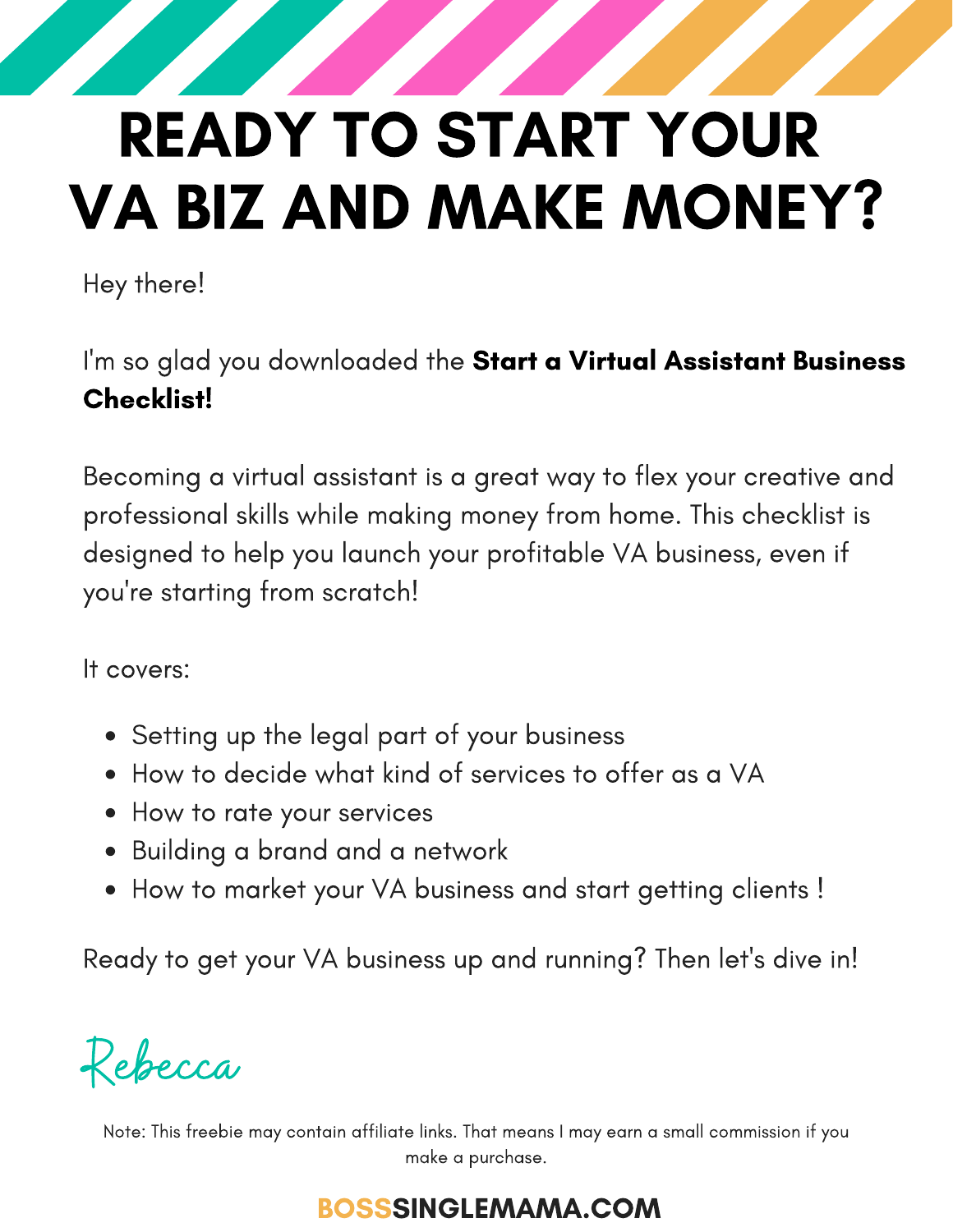# LAY THE FOUNDATION

Choose a name for your new VA business.



Pick a legal structure for your business, i.e. sole proprietor, LLC, corporation.



Check with your local government to see if you need a business license and register your VA biz if you do.



Open a business bank account to receive payments for your services and pay business expenses.



Get set up with an invoicing system like **[Freshbooks](https://bosssinglemama.com/recommends-freshbooks)** so you can send invoices to your clients once you start landing work.



Consider purchasing a separate accounting and tax prep [software to help you manage the books while running your](https://bosssinglemama.com/quickbooks-deal) VA business. (I like **Quickbooks**!)



Mark your calendar for the dates you'll need to pay estimated quarterly taxes.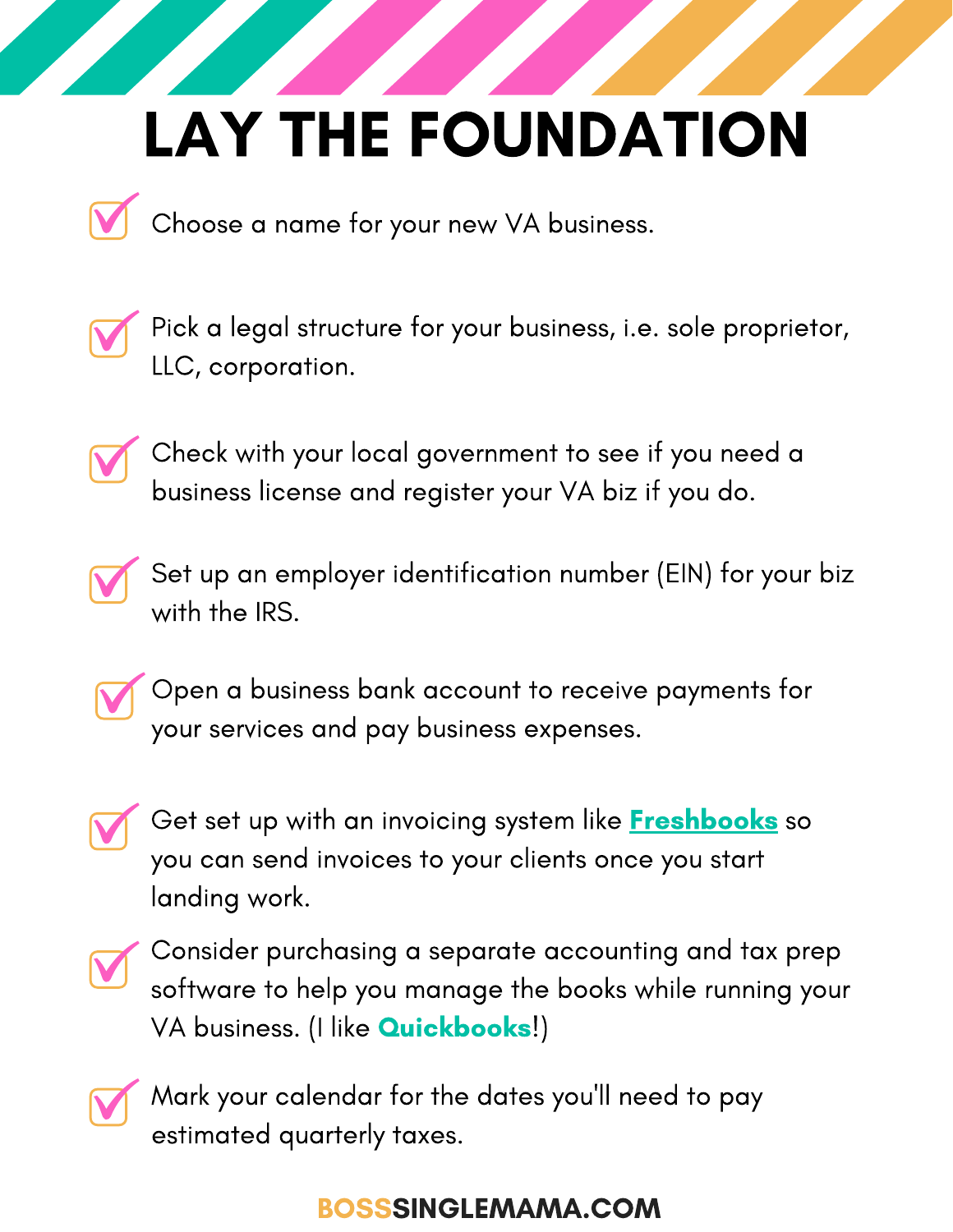### CHOOSE YOUR VA SERVICES

- Decide whether to offer general or specialized VA services and which niche you want to work in.
- Make a master list of all the services you plan to offer as a VA.
- Create a mission statement that explains what your business is about.
- Determine who your ideal client is and why your services would be valuable to them.
	- Establish your target rate you'd like to make for offering your VA services, hourly and annually.
	- Decide whether you'll rate your services hourly or per project and how many hours you'd like to work per week.
- Choose a rate that allows you to net your target rate, while also covering business expenses, including taxes and health insurance.
	- Create a rate sheet to offer prospective clients that details which services you offer and how those services are priced.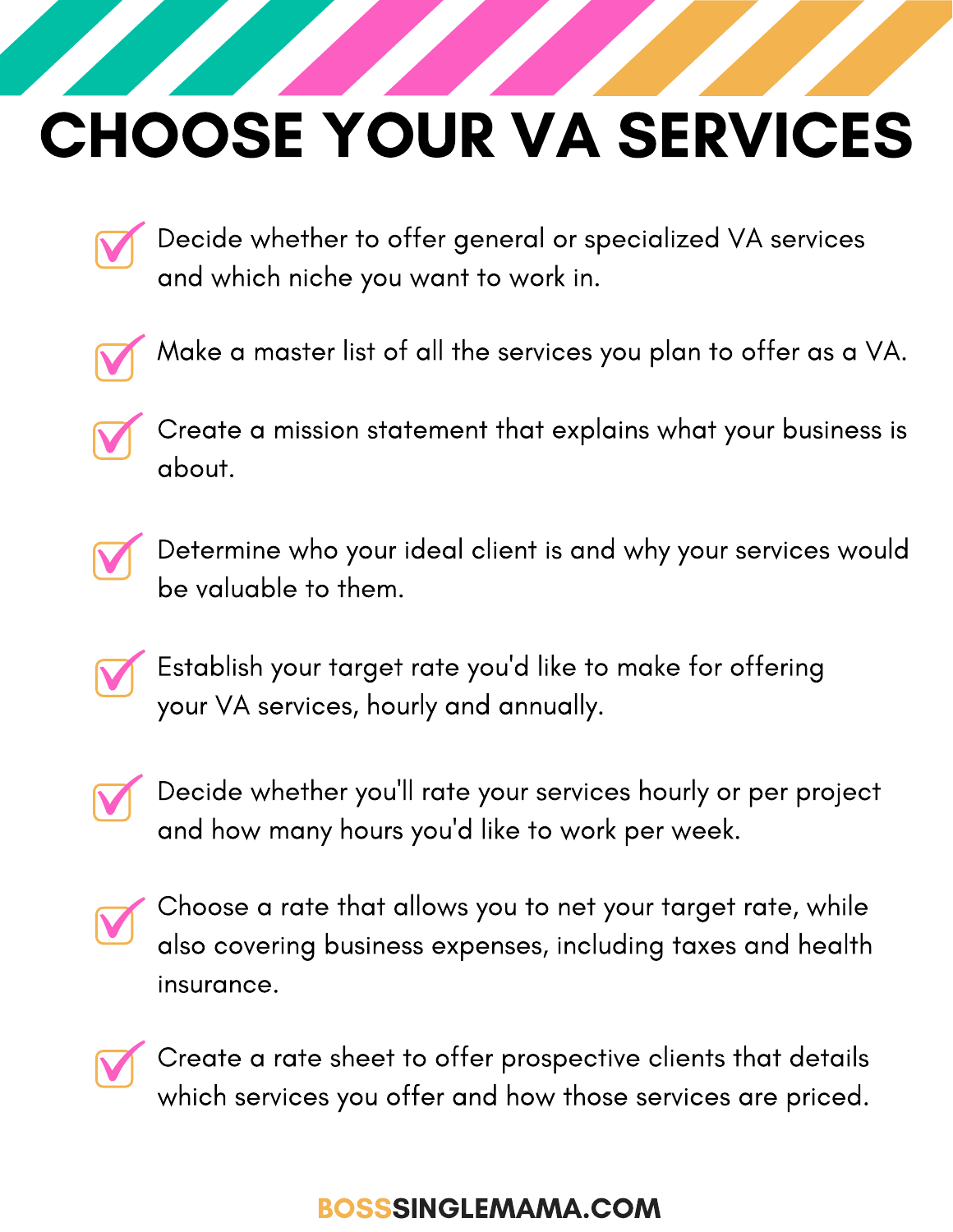# ESTABLISH YOUR VA BRAND



Create social media accounts under your business name.



Decide whether to set up a static website or start a blog for your business. If you're starting a blog, consider going with a self-hosted one from **[Siteground](https://siteground.com/go/bosssinglemama)**.



Pick three social media channels to focus your marketing and networking efforts on. These should be places your ideal client is most likely to hang out.

Build connections with business owners that may need your services through Facebook groups and LinkedIn. Answer questions and be helpful to establish your reputation and credibility.

Fine-tune your elevator pitch. It should be a short (30 seconds or less) statement that explains who you are, what services you offer and how businesses can benefit from those services.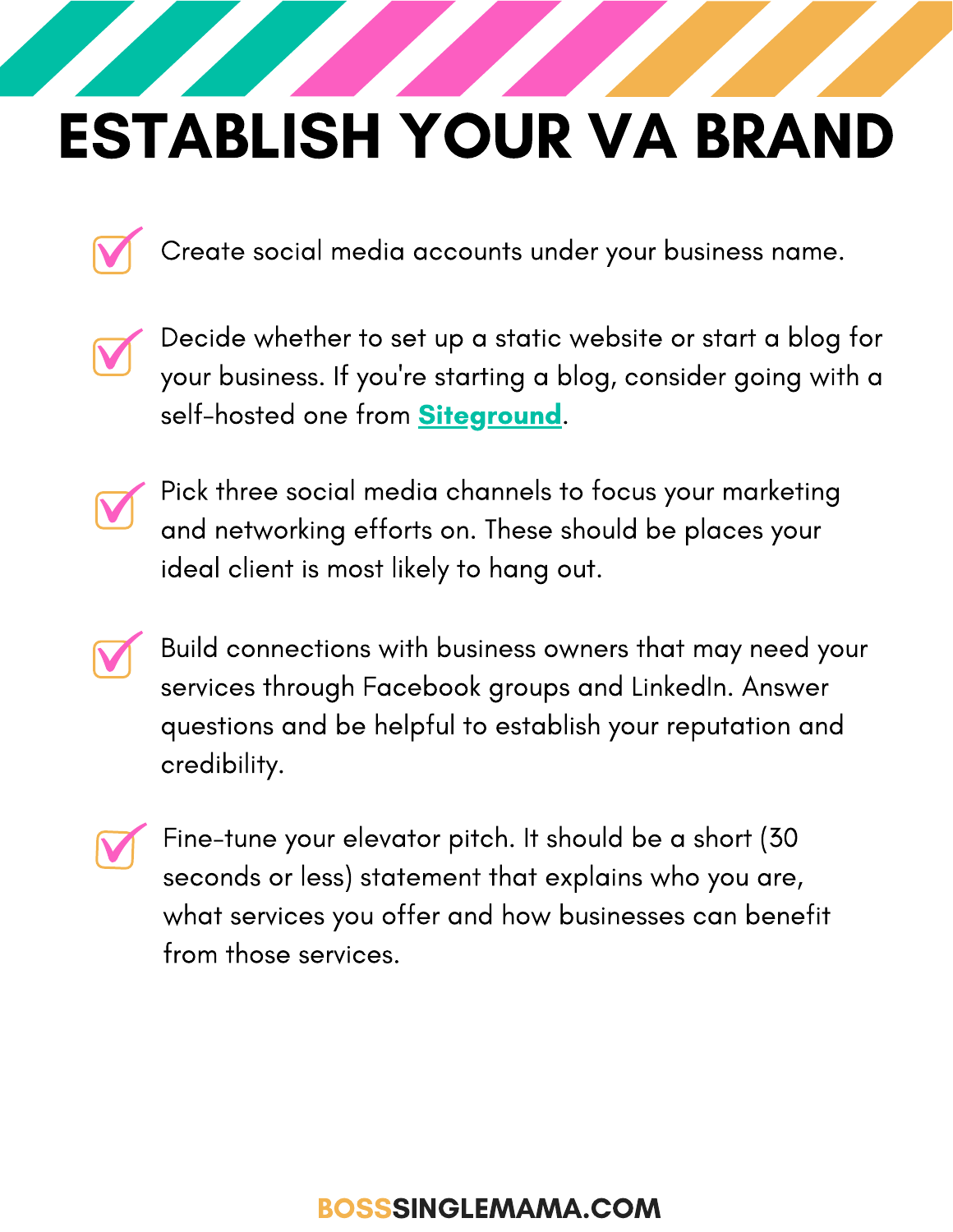# BUILD YOUR CLIENT LIST

- Ask friends, family, former coworkers -- anyone else you know -- for referrals to businesses who could benefit from your services.
- 
- Canvas traditional and remote job boards for VA job openings. Commit to applying for at least three VA jobs per day.



- Use **[Angelist](https://angellist.com/)** to find startups that may need help from a professional VA.
- Start cold pitching prospective clients, using your elevator pitch as a template. Briefly explain who you are, what you do and how you could potentially help the biz owner you're pitching.
- 
- Connect with other virtual assistants who may have overflow work they need help with or are open to offering referrals.
- Follow up on your initial cold pitches two weeks after sending them and another two weeks after that. If you still don't get a response, file the pitch away then try again in six months.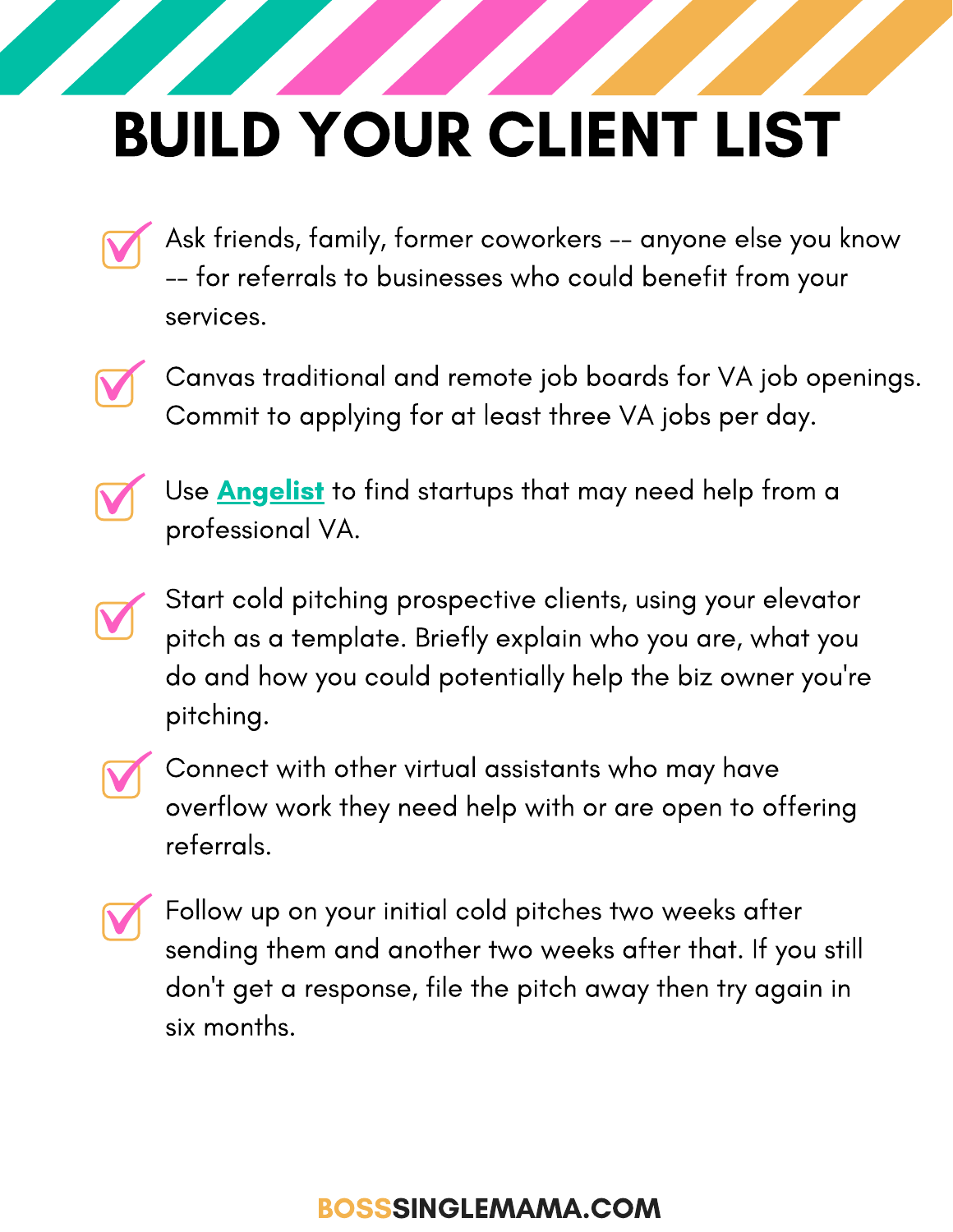# 50 SERVICES YOU CAN OFFER

- 1. Blog post writing
- 2. Blog post editing
- 3. Blog management
- 4. General proofreading
- 5. Newsletter writing
- 6. Social media copywriting
- 7. Social media management
- 8. Pinterest management
- 9. Pinterest pin design
- 10. Customer service
- 11. Blog commenting
- 12. Email management
- 13. Lead generation
- 14. Event planning
- 15. Event/calendar management
- 16. YouTube channel management 40. Branding services
- 17. Book editing
- 18. Facebook ads management
- 19. Bookkeeping
- 20. Landing page creation
- 21. Blog post/social media
- graphics creation
- 22. Logo design
- 23. Facebook group management
- 24. Data entry
- 25. PowerPoint creation
- 26. Spreadsheet creation
- 27. Affiliate marketing
- 28. Technical writing
- 29. WordPress management
- 30. SEO services
- 31. Webinar assistance
- 32. Online research
- 33. Editorial calendar

management

- 34. Video editing
- 35. Podcast production
- 36. Translation services
- 37. Transcription services
- 38. Ebook design
- 39. Invoice management
- 
- 41. Press release writing
- 42. Tech troubleshooting
- 43. PR management
- 44. Project management
- 45. Community moderation
- 46. Resume writing
- 47. Sales funnel creation
- 48. Lead magnet creation
- 49. Ghostwriting
- 50. Ecommerce management